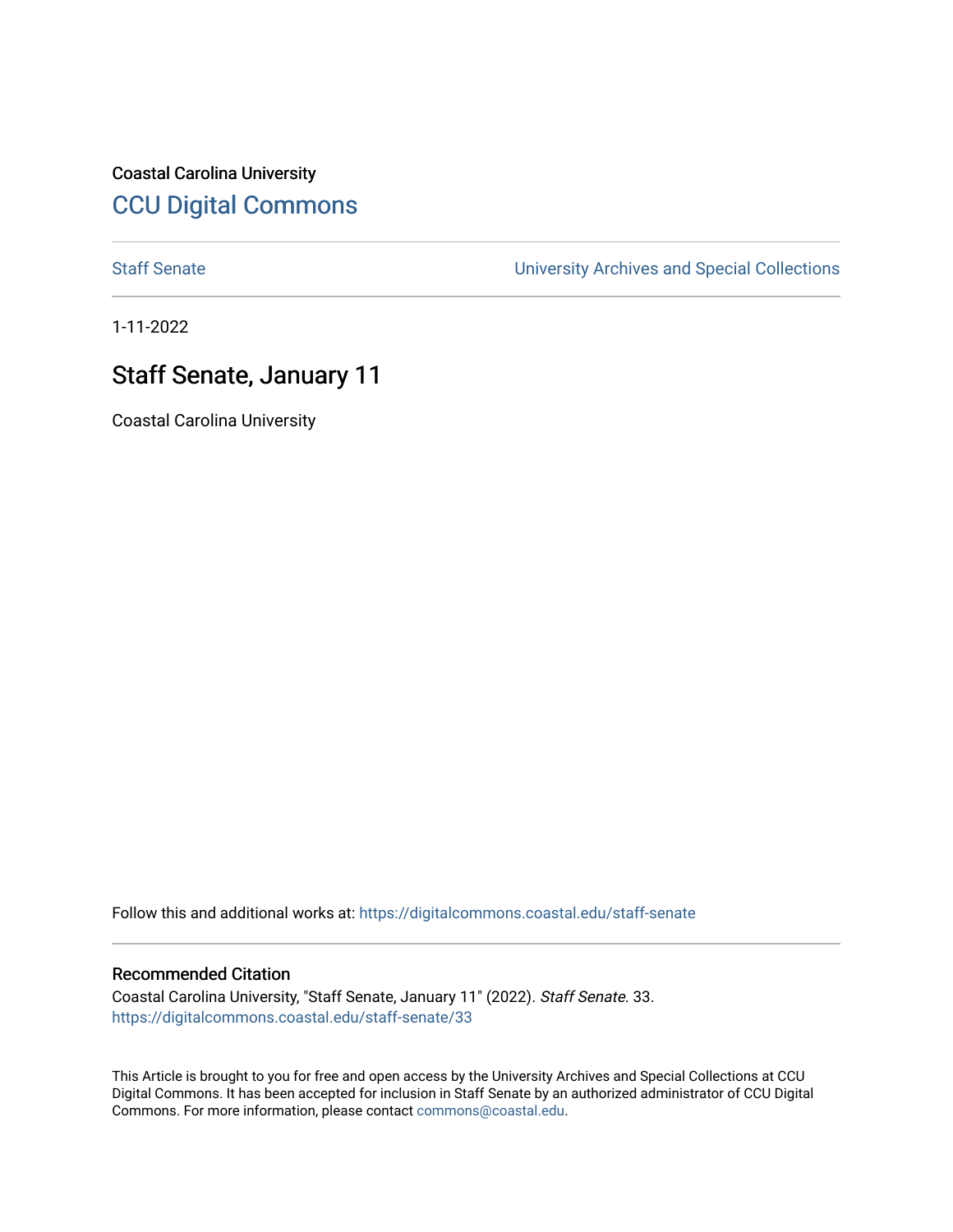#### Staff Senate

# January 11, 2022 Meeting Minutes

*Note: The remarks of the senators and others are summarized and not verbatim. The recording of this meeting is available in the Staff Senate Secretary's office*.

**PRESENT:** Sandy Baldridge-Adrian; Matthew Barnes; Penny Bell; Jean Bennett; April Betsch; Roger Brown; Chris Carter; Brittany Donatelli; Vivian Ford; Grace Gavin; Daniel Hucks; Brian Hutchinson; Geoffrey Insch; David Klauder; Michelle Lewis; Ebony McCray; Alexis McGarvey; Kelly Moore; Bradley Queen; Walter Showers; Wendy Singleton; Abby Sink; David Speiser; Jennifer Stewart; Samantha Sullivan; Michele Varga; Sharlene Zwing

**SUBSTITUTIONS:** Kara Schultz for Katherine Byron

#### **ABSENT:**

**ALSO IN ATTENDANCE:** Brian Bunton, Dr. Lee Brown, Jim Solazzo, David Frost, Ren Mungo, David Russell

#### **APPROVAL OF MINUTES:**

• Approval of the December minutes. Motion made by David Speiser and  $2^{nd}$  by Jean Bennett. Motion passed.

#### **Special Order of the Day:**

• None

#### **SENATE PRESIDENT REMARKS:**

- Executive Council:
	- o Met on January 10<sup>th</sup>.
	- o Now is a good time to review your continuity of operations.
	- o Signature authority has changed. Authority has been given to your President Council VP for certain items. Determination will be made through Legal Counsel.
	- o The Fall 2022 Academic Schedule is awaiting approval. An announcement will be made if changes are made.
	- $\circ$  Mask mandate is in place and will be reviewed by the Board of Trustees in 30 days.
	- $\circ$  Chauncey masks are available at the Chant 411 information desk or Byran Information Commons. CINO card required for pick up. KN95 masks will not be distributed by the University.
	- $\circ$  LJSU testing site is open and available. Testing for symptomatic and asymptomatic faculty, staff and students. No testing for family members. Testing Monday through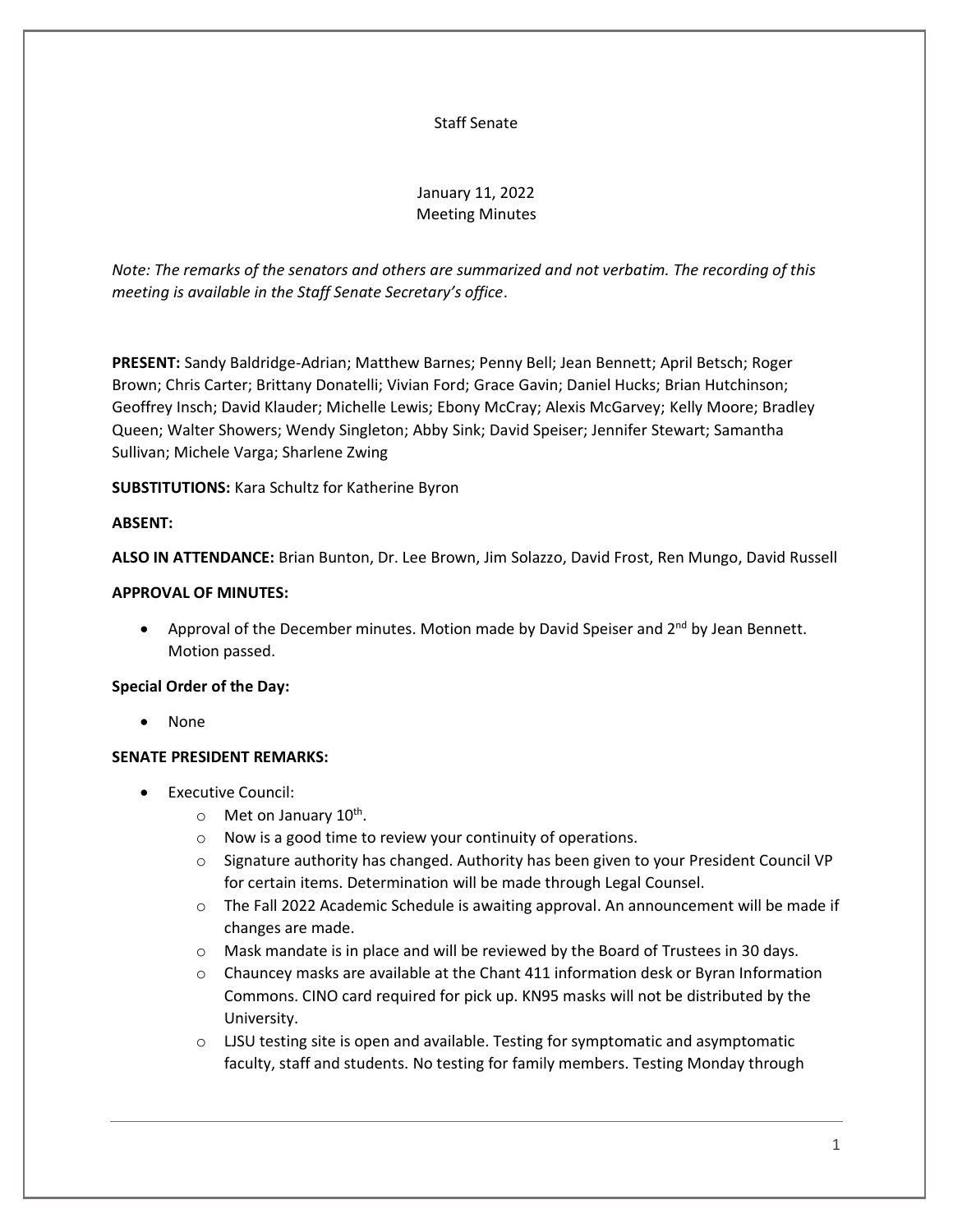Friday 10am –2pm for asymptomatic and 2pm-4pm is designated for mild symptomatic testing. Saturday and Sunday testing times are 12pm –2pm for asymptomatic and 2pm-4pm for symptomatic testing.

- o Spring 2022 enrollment up 22.6%, retention is at 89.2% for freshman, fall 2022 applications up 13%.
- The Center for Professional Development, Teaching and Learning is now under the direction of Dean Lee Brown and now under the College of Graduate and Continuing Studies.
- Recent topic submissions:
	- $\circ$  Concerns for safety at Burroughs and Chapin Building. Suggestion to insert a sidewalk. Concern forwarded to David Frost.
	- o Suggestion to provide Microsoft Office training to faculty and staff. Forwarded to Provost Ennis and will be sent to Dean Brown as well.
	- $\circ$  Complaint regarding POD Express in AOC2 being closed over break. Shared additional information with the senator to take back to individual.
- **Reminders** 
	- o Please read your emails and share information with your constituents.
	- $\circ$  Please provide your name when submitting a topic submission for follow -up. You can ask to remain anonymous.

#### **Presentation**

• None

#### **PRESIDENT AND OTHER ADMINISTRATIVE REPORTS**:

President Benson:

- Encourages everyone to take advantage of COVID testing in Lib Jackson.
- Echoed Signature Authority process.
- Teaching a History course this semester.
- South Carolina is now going into the Legislative Session.

#### Provost Ennis:

- Report same as from the general Faculty Meeting.
- Introduction of Dean Lee Brown.
- Fall to Spring retention is positive.

#### Travis Overton:

• No report

Tom Koczara:

• No report. Not in attendance.